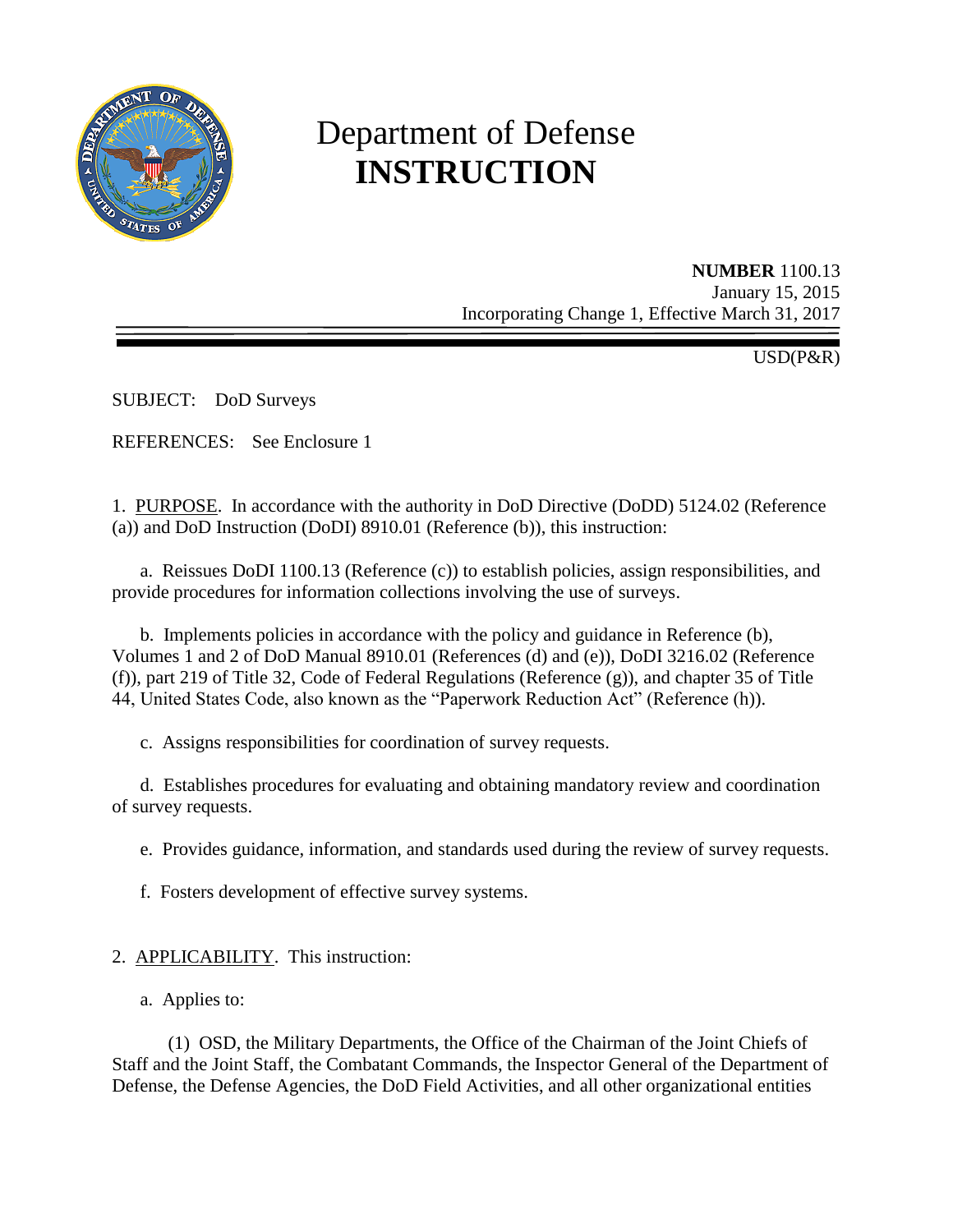within the Department of Defense (referred to collectively in this instruction as the "DoD Components").

(2) Surveys requiring participation of personnel from more than one DoD or OSD Component, including those of Military Service members; Service members' spouses; family members eligible for DoD benefits; DoD civilians; Service academy students; and survivors of deceased Service members.

(3) Surveys requiring participation of DoD personnel that are requested by an external organization, including State, local, or tribal governments, other federal agencies, or public organizations or individuals, or are called for by law with no direct response to Congress required.

(4) Surveys of members of the public (including government contractors) conducted by any DoD or OSD Component. Public information collections, including surveys, must be developed and processed in accordance with the guidelines in Reference (e).

b. Does **not** apply to:

(1) A DoD or OSD Component conducting a survey of personnel from only one DoD or OSD Component.

(2) The Office of the Inspector General of the Department of Defense in fulfilling its statutory duties and functions.

3. POLICY. It is DoD policy pursuant to Reference (b) that information requirements be formally approved and licensed. The development of any survey requesting participation of personnel from more than one DoD or OSD Component, or a DoD or OSD Componentsponsored survey of members of the public, will be consistent with the policies, principles, and criteria of Reference (b).

4. RESPONSIBILITIES. See Enclosure 2.

5. PROCEDURES. See Enclosure 3.

6. RELEASABILITY. **Cleared for public release**. This instruction is available on the Internet from the DoD Issuances Website at http://www.dtic.mil/whs/directives.

7. SUMMARY OF CHANGE 1. The changes to this issuance are administrative and update acronyms for accuracy.

Change 1, 03/31/2017 2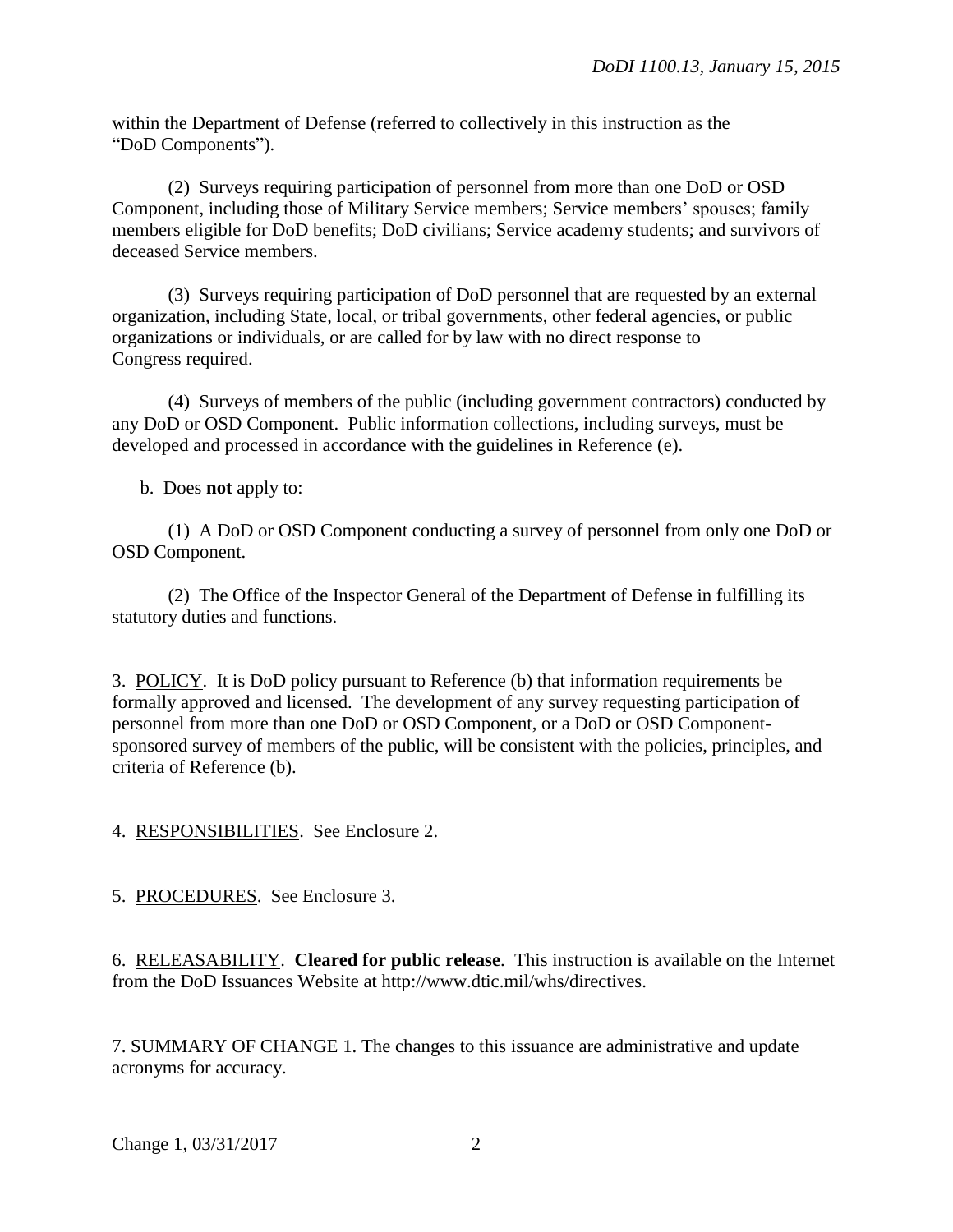8. EFFECTIVE DATE. This instruction is effective January 15, 2015.

 $\frac{a}{\sqrt{2}}$ ica/L.\Wright Under Secretary of Defense for Personnel and Readiness

Enclosures

- 1. References
- 2. Responsibilities
- 3. Procedures

Glossary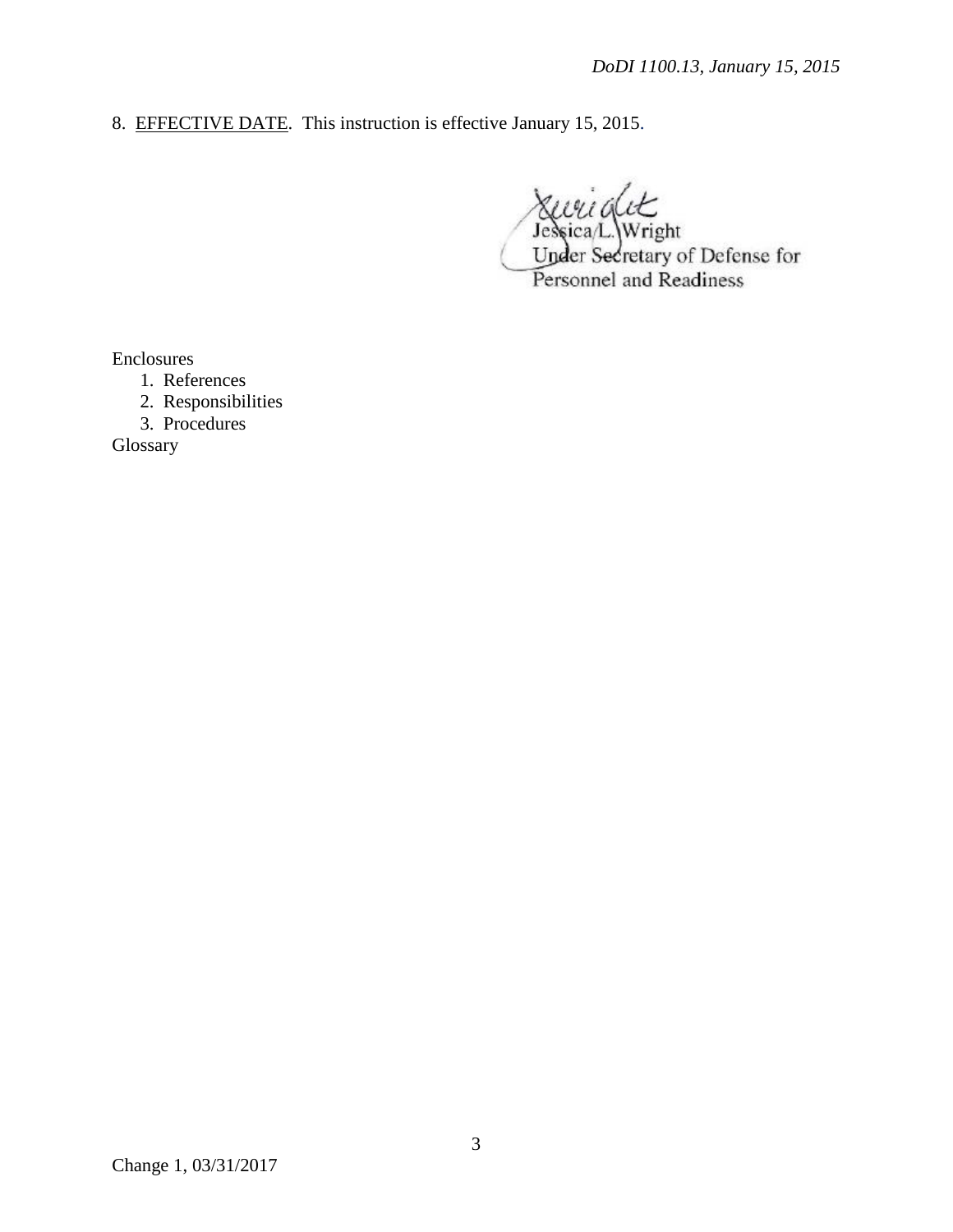# **TABLE OF CONTENTS**

| UNDER SECRETARY OF DEFENSE FOR PERSONNEL AND READINESS   |  |
|----------------------------------------------------------|--|
|                                                          |  |
| DIRECTOR, DEPARTMENT OF DEFENSE HUMAN RESOURCES ACTIVITY |  |
|                                                          |  |
|                                                          |  |
|                                                          |  |
| DIRECTOR, WASHINGTON HEADQUARTERS SERVICES (WHS)7        |  |
|                                                          |  |
|                                                          |  |
|                                                          |  |
|                                                          |  |
|                                                          |  |
|                                                          |  |
|                                                          |  |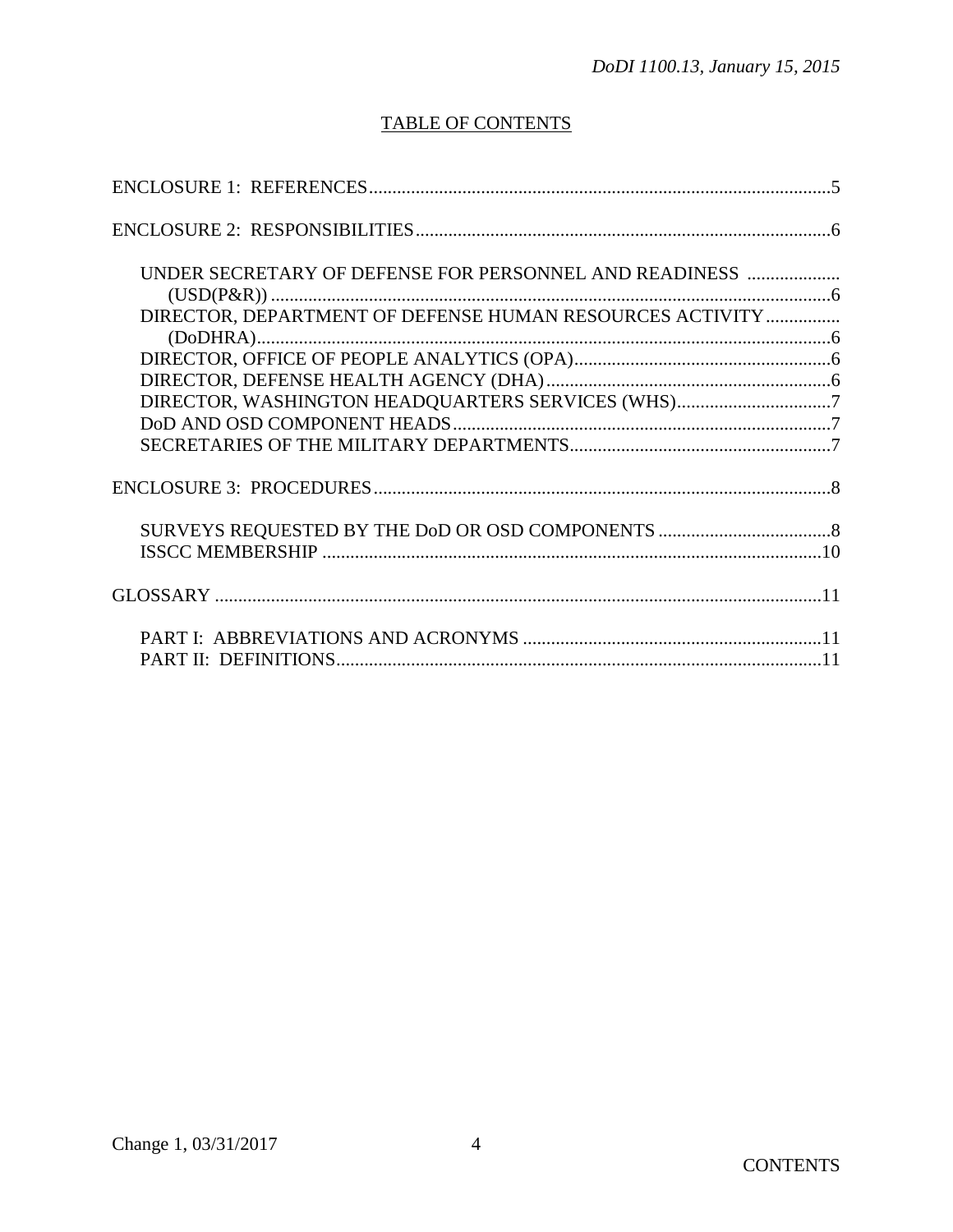# ENCLOSURE 1

## REFERENCES

- (a) DoD Directive 5124.02, "Under Secretary of Defense for Personnel and Readiness (USD(P&R)), June 23, 2008
- (b) DoD Instruction 8910.01, "Information Collection and Reporting," May 19, 2014
- (c) DoD Instruction 1100.13, "Surveys of DoD Personnel," November 21, 1996 (hereby cancelled)
- (d) DoD Manual 8910.01, Volume 1, "DoD Information Collections Manual: Procedures for DoD Internal Information Collections," June 30, 2014, as amended
- (e) DoD Manual 8910.01, Volume 2, "DoD Information Collections Manual: Procedures for DoD Public Information Collections," June 30, 2014, as amended
- (f) DoD Instruction 3216.02, "Protection of Human Subjects and Adherence to Ethical Standards in DoD Supported Research," November 8, 2011
- (g) Part 219 of Title 32, Code of Federal Regulations
- (h) Chapter 35 of Title 44, United States Code (also known as the "Paperwork Reduction Act")
- (i) DoD Directive 5400.11, "DoD Privacy Program," May 8, 2007, as amended
- (j) Office of People Analytics (OPA)Survey Supporting Statement, current edition
- (k) Office of Management and Budget Supporting Statement, current edition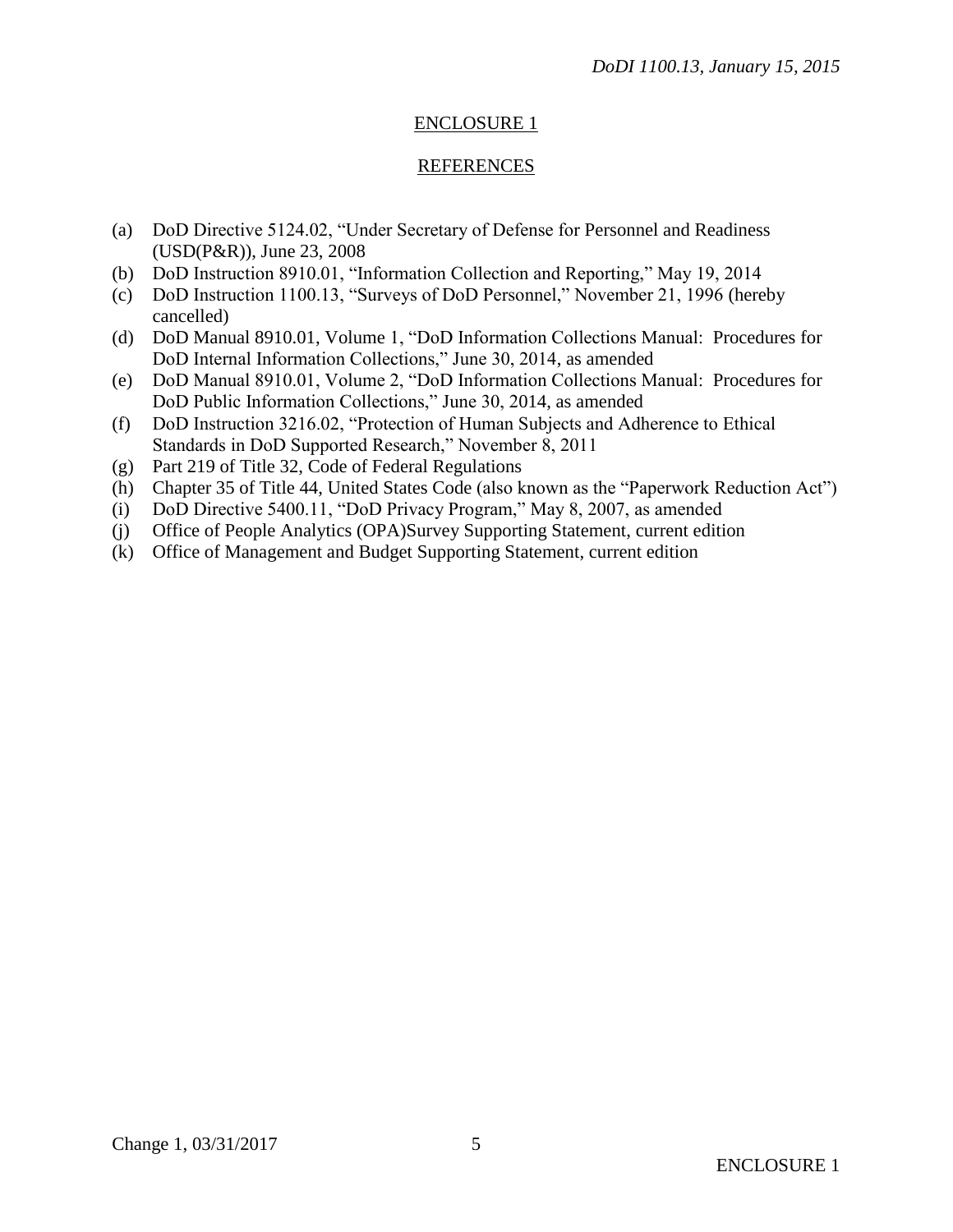# ENCLOSURE 2

#### RESPONSIBILITIES

#### 1. UNDER SECRETARY OF DEFENSE FOR PERSONNEL AND READINESS

(USD( $P\&R$ )). In addition to the responsibilities in section 6, the USD( $P\&R$ ) coordinates on all proposed survey requests in accordance with the procedures in Enclosure 3 of this instruction.

2. DIRECTOR, DEPARTMENT OF DEFENSE HUMAN RESOURCES ACTIVITY (DoDHRA). Under the authority, direction, and control of the USD(P&R) and in addition to the responsibilities in section 6, the Director, DoDHRA ensures the Director, Office of People Analytics (OPA), carries out his or her responsibilities and functions outlined in this instruction.

3. DIRECTOR, OPA. Under the authority, direction, and control of the Director, DoDHRA, the Director, OPA:

a. Recommends to Washington Headquarters Services (WHS) approval or disapproval of survey instruments, survey methods, and other applicable supporting survey materials pursuant to this instruction.

b. Develops standards and procedures to be used in the review and approval recommendations of survey instruments, survey methods, and supporting survey materials.

c. Promotes the use of best practices in survey development and administration.

d. Oversees the implementation of this instruction.

e. Upon request, consults in survey design and administration for any DoD or OSD staff element and designated survey offices of the DoD or OSD Components.

f. Convenes the Inter-Service Survey Coordinating Committee (ISSCC) to coordinate surveys among OPA, the Military Services, and the Defense Health Agency (DHA).

g. Assigns a representative from OPA to chair the ISSCC.

4. DIRECTOR, DHA. Under the authority, direction, and control of USD(P&R), through the Assistant Secretary of Defense for Health Affairs, and in addition to the responsibilities in section 6, the Director, DHA:

a. Designates one office within DHA as the point of contact for survey activities of DHA to participate in the ISSCC, and provides contact name, address, and phone number to OPA.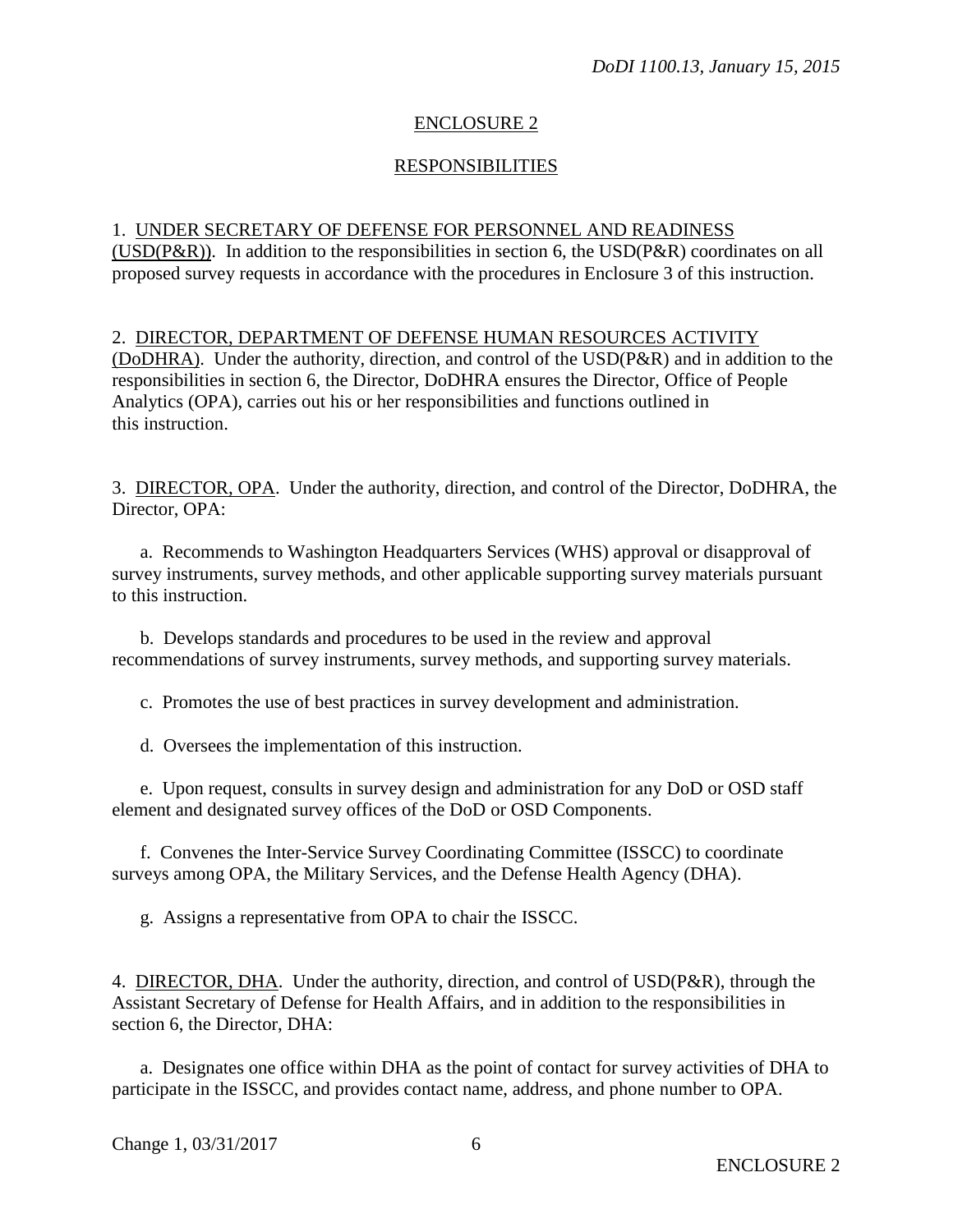b. Coordinates survey plans with OPA before the development of any survey instrument requiring review under this instruction.

5. DIRECTOR, WHS. Under the authority, direction, and control of the Deputy Chief Management Officer of the Department of Defense, through the Director of Administration, and in addition to the responsibilities in section 6, the Director, WHS:

a. Serves as the office of record and approval authority for DoD internal information collection requirements, including surveys, in accordance with Reference (b).

b. Serves as the DoD clearance office and the office of record for DoD public information collection requirements, in accordance with Reference (b).

6. DoD AND OSD COMPONENT HEADS. The DoD and OSD Component heads:

a. Ensure that their Component responds to only those cross-Component surveys that are conducted in accordance with this instruction.

b. Follow the procedures in Reference (b) when conducting a survey in accordance with this instruction.

c. Establish procedures to conform with this instruction.

7. SECRETARIES OF THE MILITARY DEPARTMENTS. In addition to the responsibilities in Section 6, the Secretaries of the Military Departments:

a. Designate one office within each Military Service to OPA as the point of contact for survey activities to participate in the ISSCC, and provide the contact name, address, and phone number to OPA.

b. Coordinate survey plans with OPA before the development of any survey instrument requiring review in accordance with this instruction.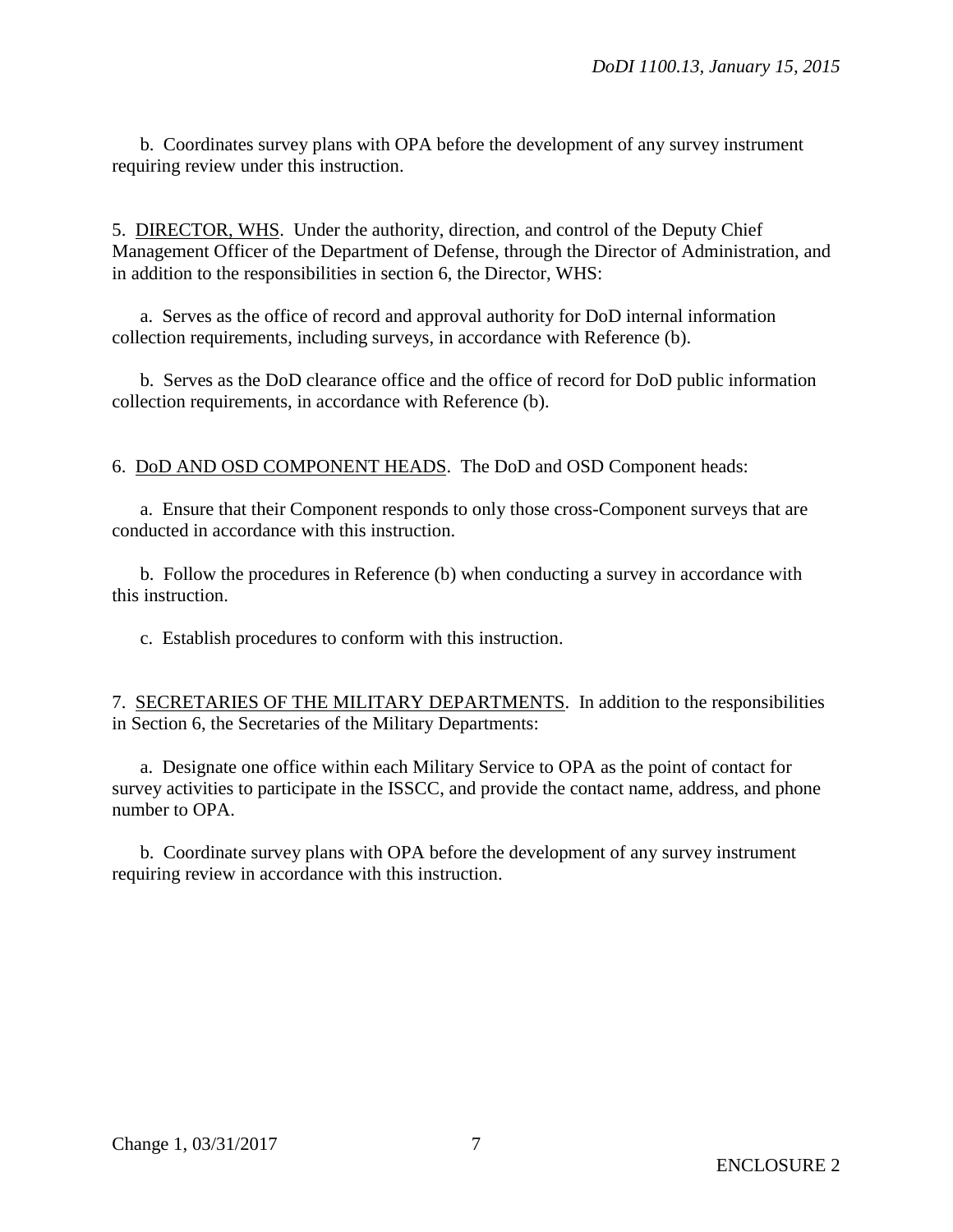#### ENCLOSURE 3

#### PROCEDURES

1. SURVEYS REQUESTED BY THE DoD OR OSD COMPONENTS. A survey, as defined in Reference (b), requires mandatory USD(P&R) coordination, through the Director, OPA, in accordance with the procedures specified in this enclosure.

a. A survey requesting participation of personnel from more than one DoD or OSD Component or a DoD or OSD Component-sponsored survey of members of the public will be reviewed by USD(P&R), through the Director, OPA, to ensure that:

(1) The survey minimizes exposure of DoD personnel, Service members' families, and members of the public to unwarranted information collection (e.g., survey solicitations).

(2) The survey is the best means to produce the most valid information with the least burden to individual personnel or participating DoD or OSD Components.

(3) Adequate safeguards are in place to ensure the consent of the individual before any personal information (written or oral) is solicited or collected, in accordance with DoDD 5400.11 (Reference (i)).

(4) Procedures are in place to protect the identification of the survey respondent's data from disclosure.

(5) It meets the standards required by OPA or the Office of Management and Budget (OMB), according to the guidelines in the OPA Survey Supporting Statement (Reference (j)) or OMB Supporting Statement (Reference (k)).

b. The requesting DoD or OSD Component must contact their information management control officer (IMCO), who will help coordinate development, submission, review, and approval of all survey documents and ensure that:

(1) The available information, including results of past surveys of the same or similar individuals, is not adequate to fill the need in accordance with Reference (b).

(2) Current approved and licensed surveys cannot provide the required information, in accordance with Reference (b).

c. The requesting DoD or OSD Component must request a review of the survey via the following link: dodhra.dodc-mb.dmdc.mbx.webmaster@mail.mil.

d. When contacted by OPA, the requesting OSD or DoD Component submits the collection instrument, supporting materials (e.g., copies of survey letters or emails), OPA survey supporting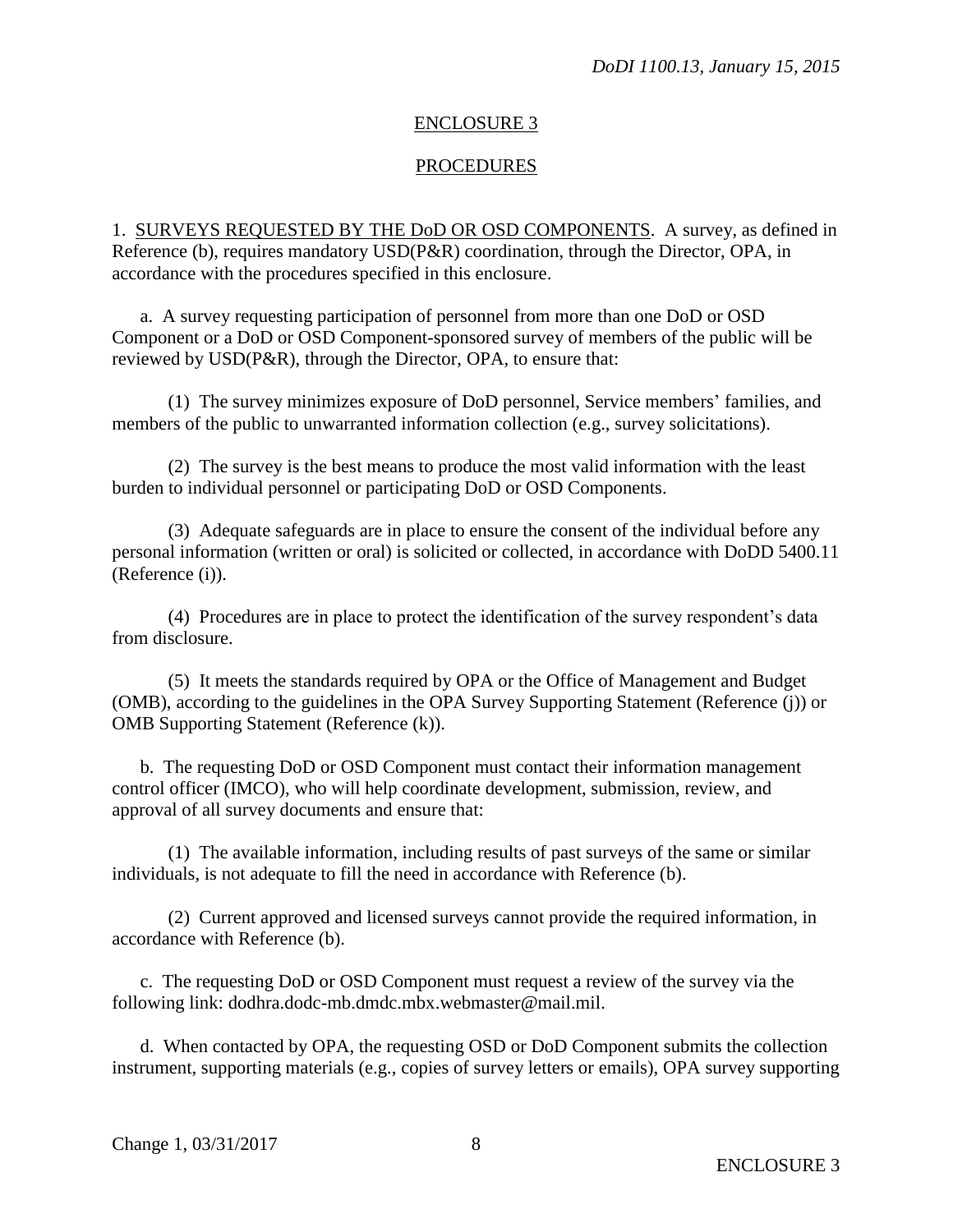statement or OMB supporting statement, and DD Form 2936, "Request for Approval of DoD Internal Information Collections" (if applicable).

e. Upon receipt of all required documentation, OPA will conduct its initial review of the survey within 15 working days and assist the requesting DoD or OSD Component, as necessary.

(1) Additional reviews may be necessary depending on the complexity of the survey's subject, methodology, or statistical design.

(2) If OPA determines the data collection does not meet the definition of a survey in this instruction, OPA will indicate their exempt determination either on the DD Form 2936 or by memorandum, as required in Reference (b). However, OPA may review the documentation and provide feedback on the exempted survey if requested by the DoD or OSD Component.

(3) An OPA exempt determination does not exempt the requesting DoD or OSD Component from obtaining a valid report control symbol (RCS) or OMB control number as required in Reference (b).

f. Upon review of the survey, an OPA representative will forward a memorandum recommending approval of the survey, the OPA or OMB supporting statement, the collection instrument, any supporting materials, and the signed DD Form 2936, if applicable, to the requesting DoD or OSD Component. Upon receipt of all mandatory coordinations, the requesting DoD or OSD Component must send the materials outlined in Reference (d) or Reference (e) to WHS for issuance of a valid RCS or submission to OMB for an OMB control number.

g. If OPA recommends disapproval, OPA will forward a memorandum with their nonconcur to the requesting DoD or OSD Component documenting the reason for the decision. Resolving the recommended disapproval may consist of:

(1) Informal or formal exchanges by phone, e-mail, or memorandum that involve ISSCC members, the DoD or OSD Component's IMCO, or other DoD or OSD Component senior leadership.

(2) An OPA memorandum to the USD(P&R) requesting a final decision on the recommendation to disapprove. Without USD(P&R) recommended approval, the survey will not be approved by the Director, WHS, for an RCS license or submitted to OMB for an OMB control number.

h. All surveys covered by this instruction must display at least one clearance number, such as an RCS license or OMB control number.

i. OPA review of a survey is not a substitute for review by an institutional review board (IRB) or human subjects' protection program officer in accordance with Reference (f), nor is survey review by an IRB or human subjects' protection program officer a substitute for OPA review.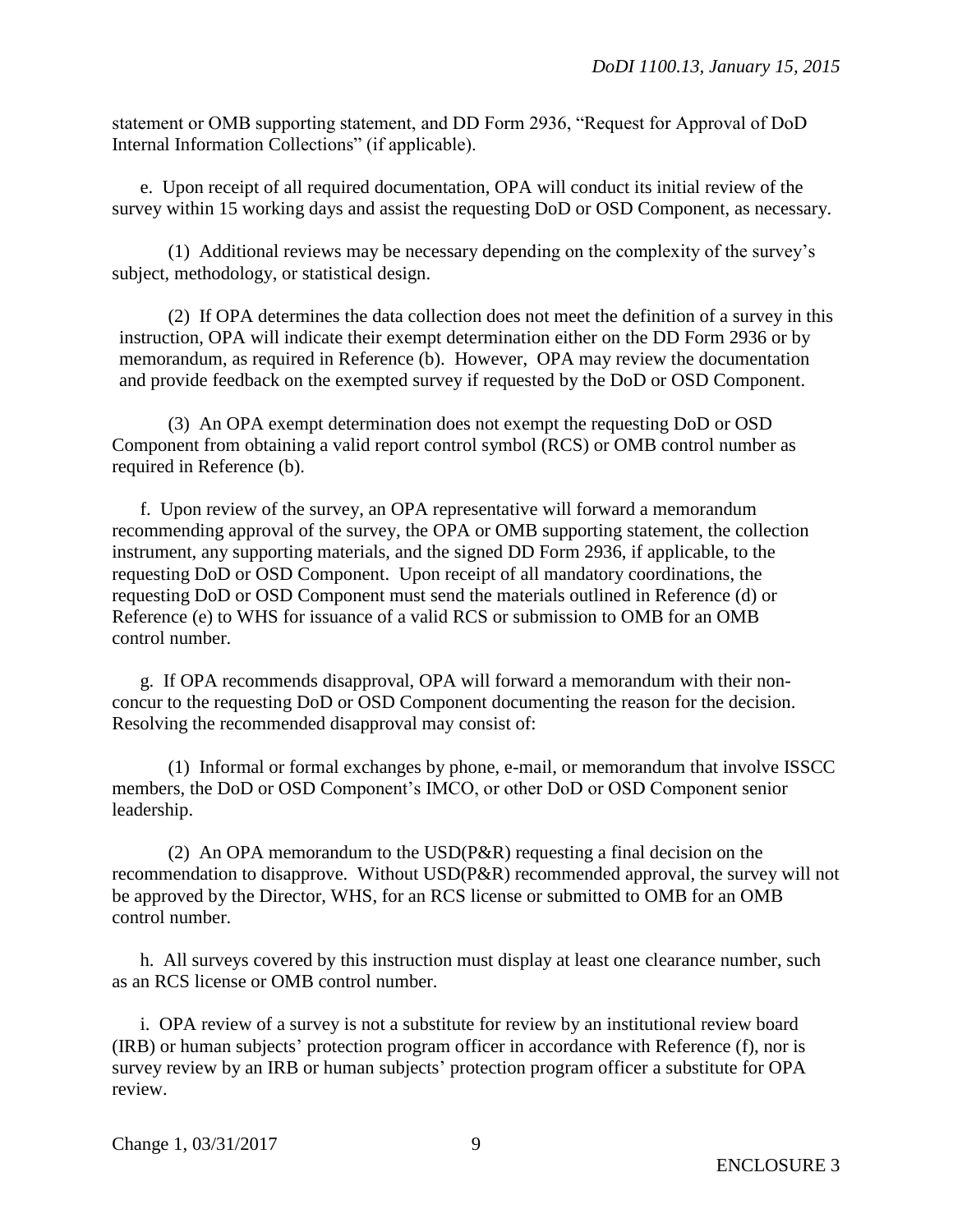# 2. ISSCC MEMBERSHIP

a. ISSCC membership will consist of a representative from OPA, each of the Military Services (Army, Navy, Air Force, and Marine Corps), and DHA.

b. The ISSCC is chaired by a representative from OPA, who may request representation from other organizations as necessary.

c. ISSCC representatives will brief survey topics and planned dates of its surveys to fellow ISSCC members.

d. The ISSCC will meet at least semi-annually or when called by the chair.